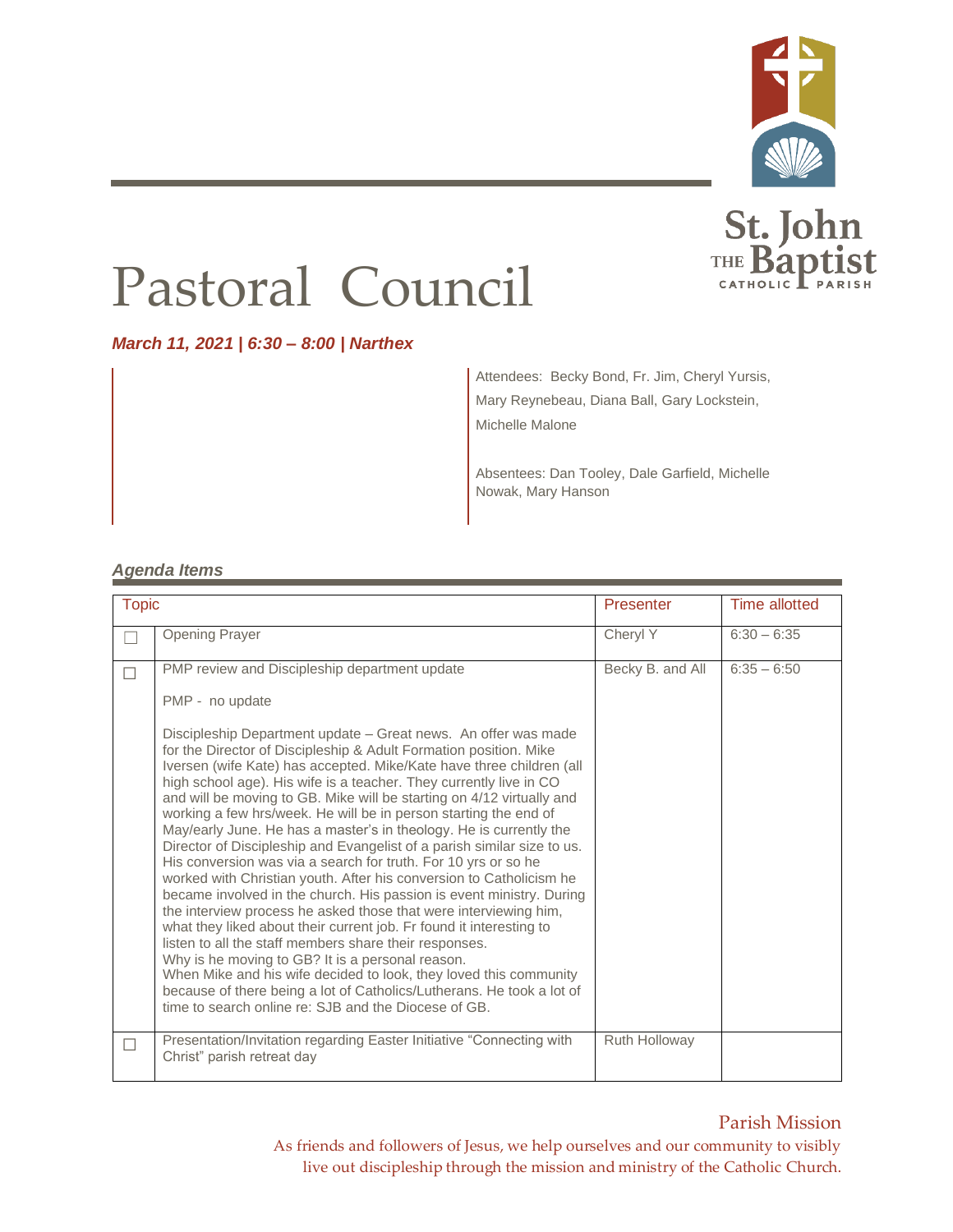| The retreat day is about having a personal relationship with Christ.<br>As the group was talking it sounded like CRHP but this isn't CHRP.<br>It is a modified version of CHRP and will be done in one day. It is<br>called Connecting with Christ Parish retreat. It will be held on May<br>15 from 8-4. The day will be filled with personal witness, personal<br>reflection, song, reconciliation, 1:1 private conversations, and<br>hopefully close with going to the 4:30 mass.<br>Tentative Morning Agenda:<br>Start with a bible enthronement<br>$\bullet$<br>First 3 movements of Kerygma<br>$\bullet$<br>That leads into reconciliation<br>$\bullet$<br>1st witness is on reconciliation (Lisa Christensen)<br>$\bullet$                                                                                                                                                                                                                                                                                                                                                                                                                                                                                                                                                                                                                                                                                                                                                                                                                                               |         |               |
|---------------------------------------------------------------------------------------------------------------------------------------------------------------------------------------------------------------------------------------------------------------------------------------------------------------------------------------------------------------------------------------------------------------------------------------------------------------------------------------------------------------------------------------------------------------------------------------------------------------------------------------------------------------------------------------------------------------------------------------------------------------------------------------------------------------------------------------------------------------------------------------------------------------------------------------------------------------------------------------------------------------------------------------------------------------------------------------------------------------------------------------------------------------------------------------------------------------------------------------------------------------------------------------------------------------------------------------------------------------------------------------------------------------------------------------------------------------------------------------------------------------------------------------------------------------------------------|---------|---------------|
| Box lunch                                                                                                                                                                                                                                                                                                                                                                                                                                                                                                                                                                                                                                                                                                                                                                                                                                                                                                                                                                                                                                                                                                                                                                                                                                                                                                                                                                                                                                                                                                                                                                       |         |               |
| Tentative Afternoon Agenda:<br>2 <sup>nd</sup> Witness is focused on being in a relationship with Jesus<br>(John Williams will do it prerecorded). Paul Peot will prerecord it<br>with him.<br>Table discussion/private reflection<br>$\bullet$<br>3rd witness will be focused on renewal. (Sally/Gary Rosman will<br>$\bullet$<br>share. They just came off a couple's retreat.)<br>Last witness will focus on eucharist. Ruth is checking on a<br>$\bullet$<br>person.<br>Closing of bible enthronement<br>$\bullet$<br>Mass<br>$\bullet$<br>There are two CHRP teams that were cancelled. Ruth did reach out<br>to them to see if they would help. The Continuation Committee was<br>also reached out to.<br>The group planning the retreat is meeting on Tuesday nights. If<br>anyone is interested let Ruth know. They will be starting team<br>formation as well.<br>Is there a limit on the # of people who will be able to attend the<br>retreat? Ruth said they haven't talked about that. It will be RSVP.<br>This event is for anyone (men/women/high schoolers).<br>They are in a discussion about whether or not it should be live<br>streamed. Currently they are leaning towards no live stream. The<br>day is intimate and not sure how they could do this via live stream.<br>Ruth did ask Paul if there is a way they could record the witness<br>talks and put those on the web site as long as all of those doing a<br>witness talk agreed. The PC members all agreed to no live<br>streaming.<br>They would like one member of the pastoral council on the |         |               |
| implementation team. Ruth will touch base with those that were<br>missing to see if they are interested in participating.                                                                                                                                                                                                                                                                                                                                                                                                                                                                                                                                                                                                                                                                                                                                                                                                                                                                                                                                                                                                                                                                                                                                                                                                                                                                                                                                                                                                                                                       |         |               |
| Updates and/or reviews                                                                                                                                                                                                                                                                                                                                                                                                                                                                                                                                                                                                                                                                                                                                                                                                                                                                                                                                                                                                                                                                                                                                                                                                                                                                                                                                                                                                                                                                                                                                                          | Fr. Jim | $6:50 - 7:30$ |
| Don Vande Yacht Resignation - Don has resigned from the pastoral<br>council and as the finance committee liaison effective immediately.<br>Don's time is up this June. It was his first term. Since we aren't that<br>far away from June, the group decided to wait until then to replace<br>his position. Fr ill serve as the liaison for the finance committee in<br>the interim.                                                                                                                                                                                                                                                                                                                                                                                                                                                                                                                                                                                                                                                                                                                                                                                                                                                                                                                                                                                                                                                                                                                                                                                             |         |               |

Parish Mission

As friends and followers of Jesus, we help ourselves and our community to visibly live out discipleship through the mission and ministry of the Catholic Church.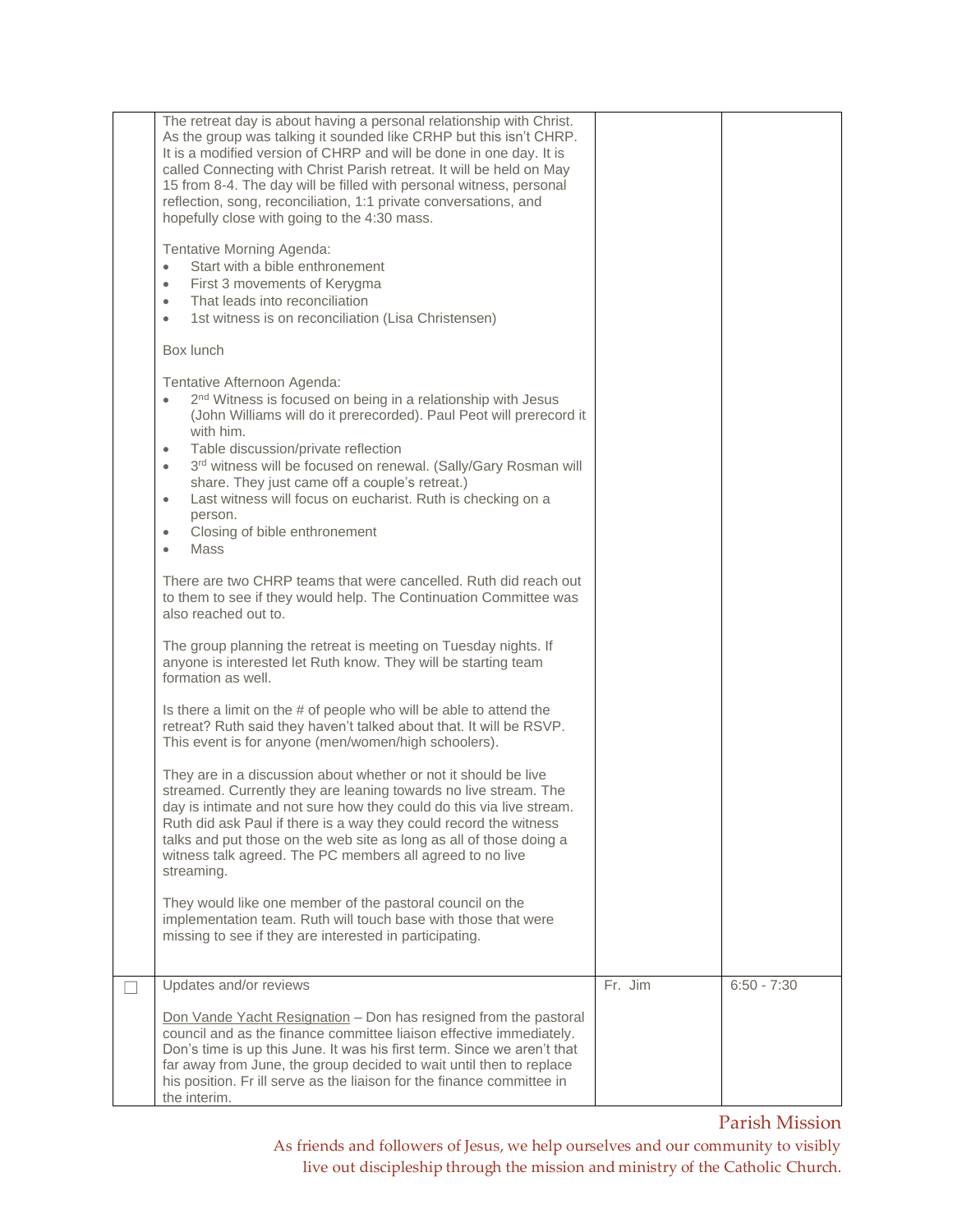| <u>One By One Campaign progress:</u><br>Fr attended a meeting with CCS (Sarah Schmall) today. We are on<br>track for 4/6/21. That is the date when we move into active<br>fundraising mode. Right now it is a quiet phase. This will require the<br>formation of a campaign executive committee. The committee will<br>consist of 12-15 people. The campaign executive committee will be<br>actively helping to raise money. They will help with asking and<br>visiting parishioners. Fr. shared until today, he wasn't aware of the<br>need for this committee. Fr Jim and Sarah will be involved in the<br>formation for this committee. Sarah S said to look for conversion<br>stories in people as well as testimonials. Those are good candidates<br>to be on the committee.<br>The announcement weekend would be in Sept. That is when they<br>say we have all this \$ already pledged and you use that to build the<br>momentum. Fr shared we are doing a good job developing the<br>materials and building a case.<br>Sarah/Drew/Fr Jim are meeting with two other couples next week<br>and then they have two other couples they will be meeting with.<br>Formal announcement will be the weekend following 4/6/21 but it<br>will be generic.<br>Beginning 4/6/21 we will have a CCS person onsite more often to<br>help with the campaign.<br>Value Engineering Team progress:<br>The team met last night with the Campaign Cabinet. They focused<br>on the ministry center. That is next up for communication. Along<br>with that communication is the parking, playground and the old<br>parish office.<br>The plan is to move the playground furthest from the school so that<br>it will be closer to the school. The parking lot can then be<br>straightened out. They are thinking of demolishing the old parish<br>office and garage when the new parish office is built. By doing that<br>we would be able to have a parking lot right up to the ministry<br>center. |       |               |
|---------------------------------------------------------------------------------------------------------------------------------------------------------------------------------------------------------------------------------------------------------------------------------------------------------------------------------------------------------------------------------------------------------------------------------------------------------------------------------------------------------------------------------------------------------------------------------------------------------------------------------------------------------------------------------------------------------------------------------------------------------------------------------------------------------------------------------------------------------------------------------------------------------------------------------------------------------------------------------------------------------------------------------------------------------------------------------------------------------------------------------------------------------------------------------------------------------------------------------------------------------------------------------------------------------------------------------------------------------------------------------------------------------------------------------------------------------------------------------------------------------------------------------------------------------------------------------------------------------------------------------------------------------------------------------------------------------------------------------------------------------------------------------------------------------------------------------------------------------------------------------------------------------------------------------------------------------------------------------------|-------|---------------|
|                                                                                                                                                                                                                                                                                                                                                                                                                                                                                                                                                                                                                                                                                                                                                                                                                                                                                                                                                                                                                                                                                                                                                                                                                                                                                                                                                                                                                                                                                                                                                                                                                                                                                                                                                                                                                                                                                                                                                                                       |       |               |
| Refer to the email Fr. Jim sent about the Ministry Center. During the<br>PC meeting Fr. read the historical portion that talks about the<br>ministry center.                                                                                                                                                                                                                                                                                                                                                                                                                                                                                                                                                                                                                                                                                                                                                                                                                                                                                                                                                                                                                                                                                                                                                                                                                                                                                                                                                                                                                                                                                                                                                                                                                                                                                                                                                                                                                          |       |               |
| Becky shared there is so much space in the Ministry Center. To<br>demolish it and rebuild for the same square footage would be \$2.3<br>million. Renovations would be about \$1 million. People don't<br>understand how much that space is used.                                                                                                                                                                                                                                                                                                                                                                                                                                                                                                                                                                                                                                                                                                                                                                                                                                                                                                                                                                                                                                                                                                                                                                                                                                                                                                                                                                                                                                                                                                                                                                                                                                                                                                                                      |       |               |
| Dan Roarty will be the main presenter in a couple of weeks during<br>mass.                                                                                                                                                                                                                                                                                                                                                                                                                                                                                                                                                                                                                                                                                                                                                                                                                                                                                                                                                                                                                                                                                                                                                                                                                                                                                                                                                                                                                                                                                                                                                                                                                                                                                                                                                                                                                                                                                                            |       |               |
| Real Presence of Jesus update                                                                                                                                                                                                                                                                                                                                                                                                                                                                                                                                                                                                                                                                                                                                                                                                                                                                                                                                                                                                                                                                                                                                                                                                                                                                                                                                                                                                                                                                                                                                                                                                                                                                                                                                                                                                                                                                                                                                                         | Diana | $7:30 - 7:40$ |
| Jesus is present. The team is excited about the opportunity this<br>team is putting forth. The articles in the bulletin are great. Plus, the<br>reflections from the team members have been wonderful.                                                                                                                                                                                                                                                                                                                                                                                                                                                                                                                                                                                                                                                                                                                                                                                                                                                                                                                                                                                                                                                                                                                                                                                                                                                                                                                                                                                                                                                                                                                                                                                                                                                                                                                                                                                |       |               |
| A Holy Hr invitation was mailed. The date is for 3/18/21. That is the<br>next main event this team is working on.                                                                                                                                                                                                                                                                                                                                                                                                                                                                                                                                                                                                                                                                                                                                                                                                                                                                                                                                                                                                                                                                                                                                                                                                                                                                                                                                                                                                                                                                                                                                                                                                                                                                                                                                                                                                                                                                     |       |               |

## Parish Mission

As friends and followers of Jesus, we help ourselves and our community to visibly live out discipleship through the mission and ministry of the Catholic Church.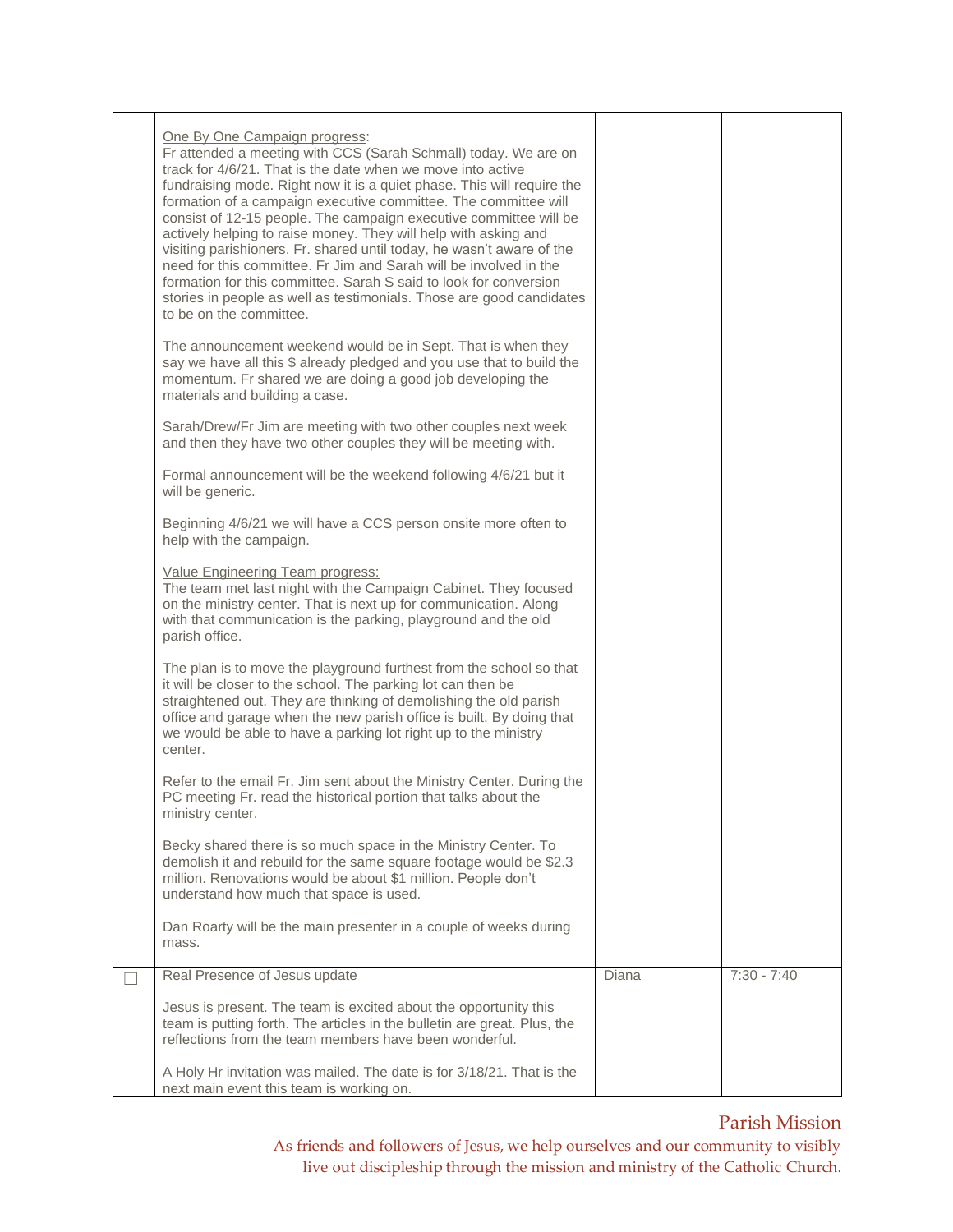|                          | The group has also done key witness videos. Diana feels like this<br>team can continue on because they have a lot of information to<br>spread and there is a lot of great collaboration happening. They will<br>meet again after 4/18/21 to discuss how they can move it forward.<br>The Eucharistic Miracles of the World Exhibit Vatican International<br>Exhibition will be on display 3/20/21-3/30/21.<br>There group will also be doing a survey. Susan Casselton will take<br>the lead on the survey.                                                                                                                                                                                                                                                                                                                                                                                                                                                                                                              |        |               |
|--------------------------|--------------------------------------------------------------------------------------------------------------------------------------------------------------------------------------------------------------------------------------------------------------------------------------------------------------------------------------------------------------------------------------------------------------------------------------------------------------------------------------------------------------------------------------------------------------------------------------------------------------------------------------------------------------------------------------------------------------------------------------------------------------------------------------------------------------------------------------------------------------------------------------------------------------------------------------------------------------------------------------------------------------------------|--------|---------------|
|                          | Parishioners re-engagement update                                                                                                                                                                                                                                                                                                                                                                                                                                                                                                                                                                                                                                                                                                                                                                                                                                                                                                                                                                                        | Mary H | $7:40 - 7:50$ |
|                          | For the parishioners attending Easter mass, there will be a "gift"<br>handed out. The adults will receive a little egg that will contain a<br>pocket wood cross on one side and the SJB logo on the other side.<br>There will be a little saying included as well (similar to a fortunate<br>cookie). Children will receive a bigger egg with a couple of pieces of<br>candy and a little necklace with a wooden fish on it and a saying.<br>There is a group getting together to assemble the eggs. They are<br>trying to get youth to help for service hrs.                                                                                                                                                                                                                                                                                                                                                                                                                                                            |        |               |
|                          | Mailers - At February's meeting, Dan Tooley had an idea to do a<br>mailer before Easter. Cheryl talked with Dan but so far nothing has<br>been done. Ruth shared they just finalized the mass schedules for<br>Holy Thur, Good Fri, Holy Sat and Easter. Potentially the mailing<br>could contain the mass schedules. Per the Feb PC meeting<br>minutes, Dan's comment about the mailing was regarding mailing a<br>"gift" to all parishioners. Since the "gift" is being handed out at<br>Easter mass, we aren't sure if there is a need for a mailing. Cheryl<br>will try to connect with Sarah on Monday. Mass time are:<br>Holy Thur 7:00 pm. Church will remain open until 10:00 pm for<br>$\bullet$<br>adoration. There will not be a eucharistic procession as in past<br>years.<br>Good Fri 1:00 and 7:00 (vespers) no rsvp for 7:00 pm.<br>$\bullet$<br>Holy Sat 8:00 pm<br>$\bullet$<br>Easter Sun 8:00 am and 10:00 am. They will use RSVPs like<br>$\bullet$<br>Christmas and will expand the number to 450. |        |               |
|                          | All will be lived streamed.                                                                                                                                                                                                                                                                                                                                                                                                                                                                                                                                                                                                                                                                                                                                                                                                                                                                                                                                                                                              |        |               |
|                          | Gary shared he talked with people about reengagement. Before<br>Covid they came to church all the time. Now they don't understand<br>what is going on. Maybe an FAQ mailing with an update of how<br>masses are being handled will help and then they will know they can<br>come to church. Possibly do a mailing with the Easter schedule and<br>information about what to expect when you come. Fr is wondering<br>how well we have invited people back since early Covid and have<br>we taken some things for granted. Fr said the heart of discipleship is<br>the relationship with Christ. We have to evangelize.                                                                                                                                                                                                                                                                                                                                                                                                   |        |               |
| $\overline{\phantom{0}}$ | Liaison updates                                                                                                                                                                                                                                                                                                                                                                                                                                                                                                                                                                                                                                                                                                                                                                                                                                                                                                                                                                                                          | All    | $7:50 - 7:55$ |
|                          | Stewardship - They will start meeting regularly as a committee the<br>week before Easter.                                                                                                                                                                                                                                                                                                                                                                                                                                                                                                                                                                                                                                                                                                                                                                                                                                                                                                                                |        |               |
|                          | Faith Formation - They met for the first time since Covid. They<br>discussed the changes in personnel in the Faith Formation area.<br>Gary shared the five intentions the group developed that are<br>associated with what is all happening with the staff and that area. Fr                                                                                                                                                                                                                                                                                                                                                                                                                                                                                                                                                                                                                                                                                                                                             |        |               |

## Parish Mission

As friends and followers of Jesus, we help ourselves and our community to visibly live out discipleship through the mission and ministry of the Catholic Church.